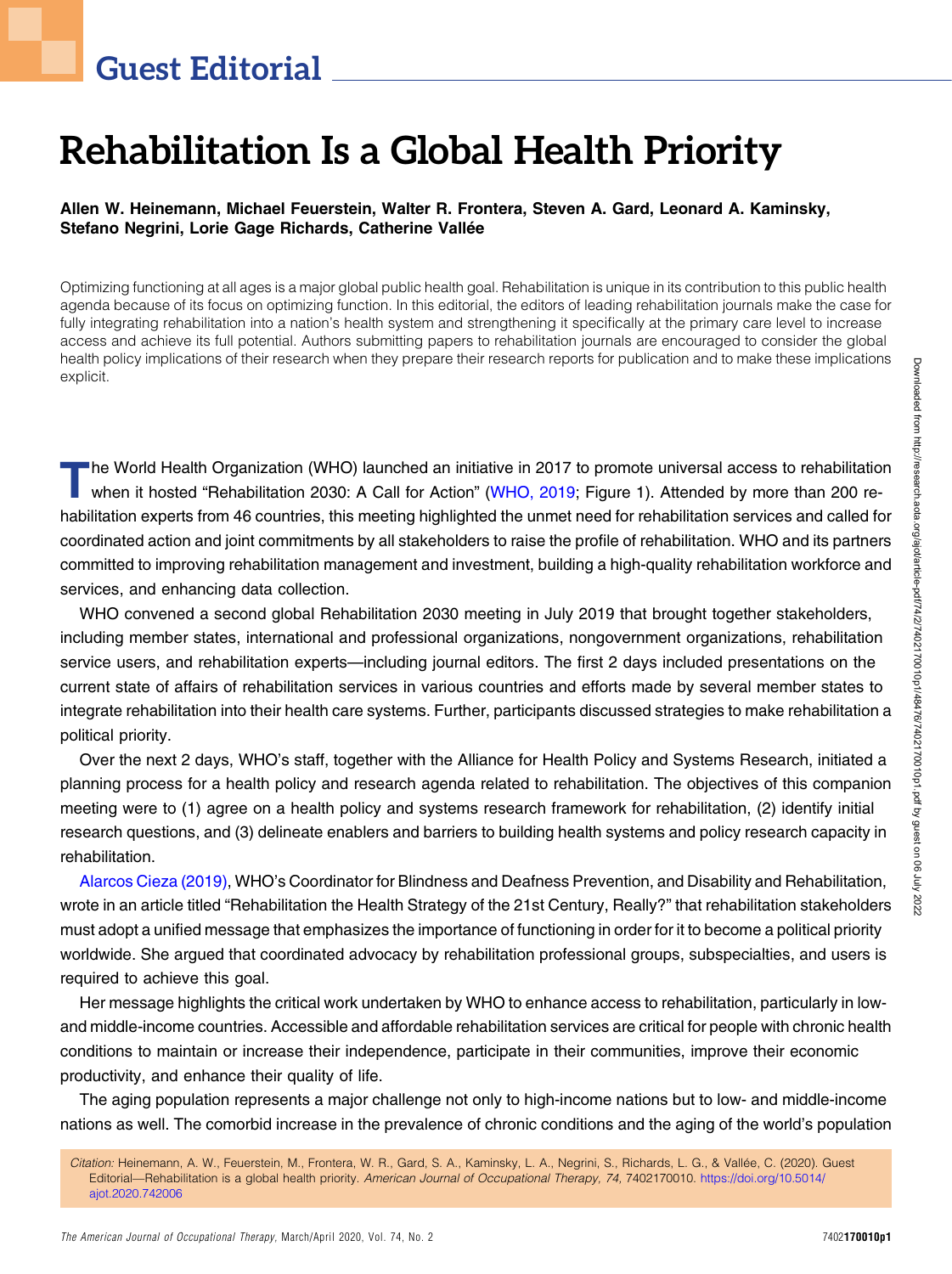contribute to an increasing number of people who experience declines in functioning. It is now recognized that optimizing functioning at all ages is a major global public health goal. The global effect of rehabilitation on persons with health conditions is estimated to be much higher than the 1 billion people in the World Report on Disability [\(WHO, 2011](#page-1-2)). Rehabilitation is unique in its contribution to this public health agenda because of its focus on optimizing function. In fact, [Jesus et al. \(2019\)](#page-1-3) reported that the need for physical medicine and rehabilitation services has been increasing significantly in per capita terms—as is the percentage of total years lived with disability—globally and across countries of varying income levels. These authors also highlighted that this growth was greater in lower income countries where rehabilitation is underresourced, emphasizing the pressing needs in these countries.

It is now essential to include data on functioning in health information systems in addition to the typical morbidity and mortality outcomes. These data can help us make better informed decisions for the increased demand of rehabilitation services to enhance function as well as assist in the planning of health care systems for future expansion into these types of services.

It is evident to us that rehabilitation must be integrated fully into a nation's health system and be strengthened specifically at the primary care level to increase access and achieve its full potential. As WHO highlighted, we agree that health systems must be strengthened to ensure that everyone who needs rehabilitation receives it. Equity should be a fundamental goal regardless of one's social, economic, demographic, or geographic situation. WHO member states must also find solutions to the paucity of trained rehabilitation professionals and mechanisms to pay for the implementation of such services.

As editors-in-chief of rehabilitation journals, we unanimously accepted the invitation to participate in WHO's Re-habilitation 2030 meetings, and we embrace the concept of function as WHO's third health indicator [\(Stucki &](#page-1-4) [Bickenbach, 2017](#page-1-4)) along with mortality and morbidity. We recognize the increasing importance of health policy planning in improving access to rehabilitation services. In addition, we recognize that health policy requires a foundation of evidence on which health policy planning can build cost-effective systems and services. The emphasis of our journals varies widely, and it is our diversity that supports the accumulating evidence base on which health policy planners, rehabilitation providers, users of rehabilitation services, and other stakeholders depend. We encourage authors to consider the global health policy implications of their research when they prepare their research reports for publication and to make these implications explicit. Together, we can fulfill a responsibility to enhance population health including enhanced function.

### References

<span id="page-1-1"></span>Cieza, A. (2019). Rehabilitation the health strategy of the 21st century, really? Archives of Physical Medicine and Rehabilitation, 100, 2212–2214. [https://doi.](https://doi.org/10.1016/j.apmr.2019.05.019) [org/10.1016/j.apmr.2019.05.019](https://doi.org/10.1016/j.apmr.2019.05.019)

<span id="page-1-3"></span>Jesus, T. S., Landry, M. D., & Hoenig, H. (2019). Global need for physical rehabilitation: Systematic analysis from the Global Burden of Disease Study 2017. International Journal of Environmental Research and Public Health, 16, 980. <https://doi.org/10.3390/ijerph16060980>

<span id="page-1-4"></span>Stucki, G., & Bickenbach, J. (2017). Functioning: The third health indicator in the health system and the key indicator for rehabilitation. European Journal of Physical and Rehabilitation Medicine, 53, 134–138. <https://doi.org/10.23736/S1973-9087.17.04565-8>

<span id="page-1-2"></span>World Health Organization. (2011). World report on disability. Geneva: Author.

<span id="page-1-0"></span>World Health Organization. (2019). Rehabilitation 2030. Retrieved from <https://www.who.int/disabilities/care/rehab-2030/en/>

Allen W. Heinemann, PhD, ABPP, FACRM, is Professor, Department of Physical Medicine and Rehabilitation, Feinberg School of Medicine, Northwestern University; Director, Center for Rehabilitation Outcomes Research, Shirley Ryan AbilityLab, Chicago; and Editor-in-Chief, Archives of Physical Medicine and Rehabilitation; [aheinemann@sralab.org](mailto:aheinemann@sralab.org)

Michael Feuerstein, PhD, MPH, ABPP, is Editor-in-Chief, Journal of Occupational Rehabilitation and Journal of Cancer Survivorship.

Walter R. Frontera, MD, PhD, FRCP, is Professor, Department of Physical Medicine, Rehabilitation, and Sports Medicine, and Department of Physiology and Biophysics, University of Puerto Rico School of Medicine, San Juan; and Editor-in-Chief, American Journal of Physical Medicine and Rehabilitation.